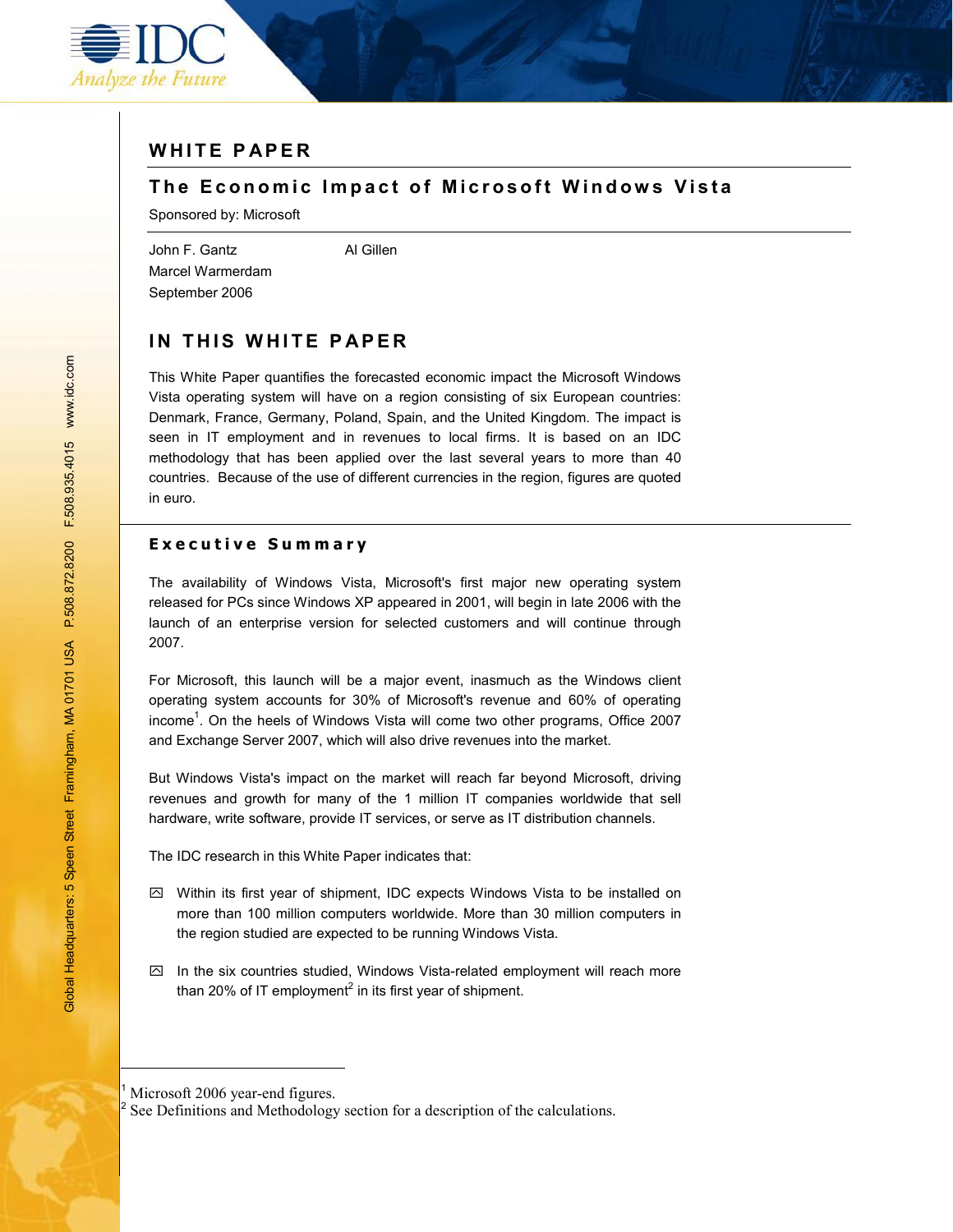- $\boxtimes$  While much of this employment will shift from Windows XP-related employment, over 50% of the *growth* in IT employment will be driven by Windows Vista.
- $\boxtimes$  For every euro of Microsoft revenue from Windows Vista in 2007 in the six countries studied, the ecosystem beyond Microsoft will reap almost 14 euro in revenues. In 2007 this ecosystem should sell over €32 billion (\$40 billion) in products and services revolving around Windows Vista.
- $\boxtimes$  Within the six-country region, in 2007 over 150,000 IT companies that produce, sell, or distribute products or services running on Windows Vista will employ over 400,000 people; another 650,000 will be employed at IT using firms.

And although the study focused only on six countries, together they account for over 65% of IT spending in the European Union economic zone (defined as the EU plus Croatia, Norway, and Switzerland). Rapid and widespread adoption of Windows Vista means that its launch will not only affect Microsoft but will also have a pronounced positive impact on local economies throughout Europe.

## **Background to This Study**

Since 2002, IDC has been conducting studies on the economic impact of IT, software, and the Microsoft ecosystem and partner community on local economies. This impact comes in the form of job creation, company formation, and increased IT spending. Over the years, IDC has developed an Economic Impact Model (EIM), which ties local IT spending to the economic metrics. The model output  $-$  jobs, GDP contribution,  $etc.,$   $-$  has been validated with local government sources, and thus calibrated. The economic impact and reach of the Microsoft ecosystem, which we call the Microsoft Footprint, have been studied in more than 40 countries since 2004.

The most recent major updates to the EIM took place in the spring of 2006 in a study of 28 countries in Europe, and before that in the fall of 2005 in conjunction with a study for the Business Software Alliance on the economic impact of lowering software piracy rates around the world. In that study, the EIM covered 70 countries.

In 2006, Microsoft asked IDC to predict the economic impact of the upcoming launch of the Windows Vista client operating system. Six European countries were chosen as a test bed for the new methodology: Denmark, France, Germany, Poland, Spain, and the United Kingdom.

# **WINDOWS VISTA LAUNCH AND ADOPTION**

According to Microsoft, the official launch of Windows Vista will take place in stages from late fall 2006 to early 2007. Specifically, certain enterprise customers will have access to certain versions of Windows Vista in November 2006. Consumer versions will be available in early 2007. Thus, Windows Vista will be in production shipments for almost all of 2007, which is a key premise of this study.

Figure 1 shows IDC's published forecast of Windows Vista unit shipments worldwide by year compared to Windows XP, NT, and 2000.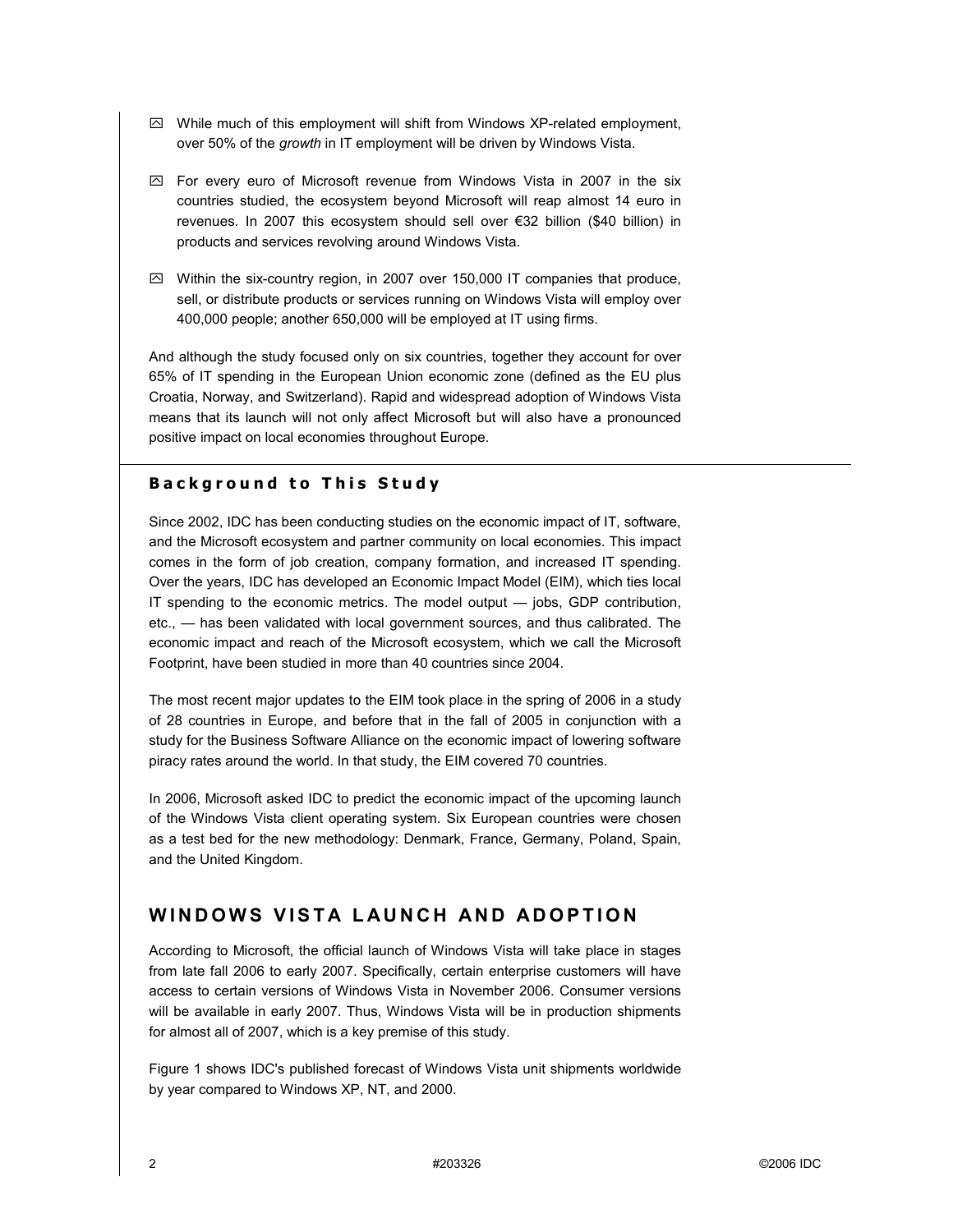

Source: IDC *Windows Vista Economic Impact Study,* 2006

On a worldwide basis, IDC forecasts more than 105,000,000 units of Windows Vista will ship in 2007. Among the countries selected, that means more than 30,000,000 units should be shipped, driving almost €2.4 billion (\$3 billion) in revenue to Microsoft.

In the scheme of total IT spending, Microsoft's Windows Vista revenue will be small - about 1% of total IT spending in the six counties studied in 2007 and 5-6% of total spending on software. But Windows Vista means more than revenue to just Microsoft. It will also drive revenue for hardware companies, other software companies, service firms, and channel firms.

To understand this overall impact requires first understanding the importance of software to the larger IT economy.

## **The Importance of Software**

On a worldwide basis as well as in the six countries studied, packaged software accounts for about 20% of total IT spending. That's spending on operating systems, applications, and development tools for everything from ultra portable computers to large mainframes. But this software generates related activity. People in service firms install, integrate, support, and train others on software. People in computer stores, system resellers, and distribution companies spend time selling and delivering software.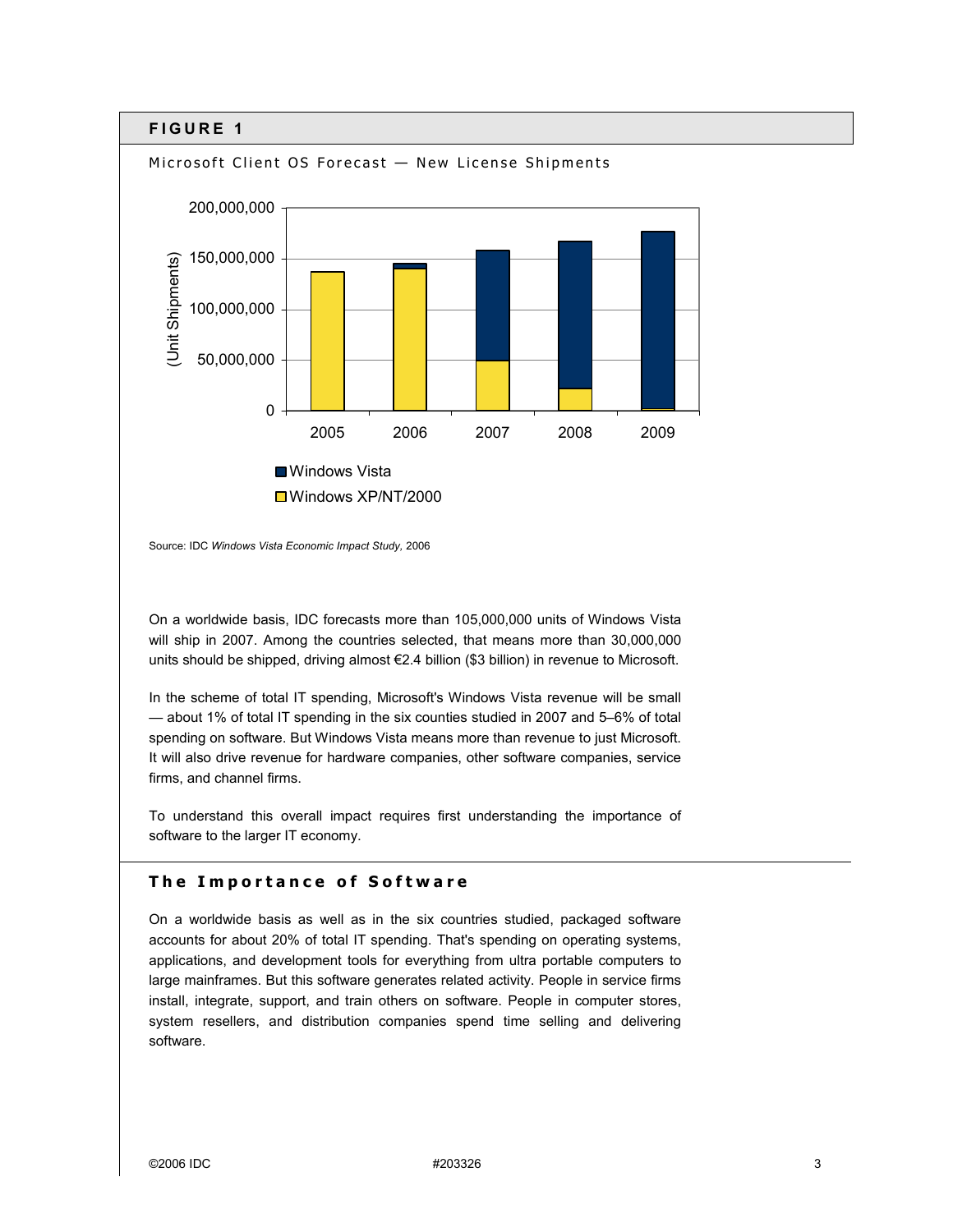Because software is more complex to sell, service, and support than hardware, euro for euro, software generates more downstream economic activity than hardware.

IDC's analysis of the IT services market shows that for every euro of packaged software sold, there is another  $E1.25$  in revenue to IT service firms. That software revenue and additional services revenue also drive revenue in the distribution channel. These multiple revenue streams pool to help fund employment.

IDC's interviews with user organizations also confirm that in IT organizations, the allocation of staff is quite disproportionate in favor of software in comparison to software's share of the external IT budget.

Figure 2 shows how spending on software compares to employment driven by software in the region. In short, while packaged software accounts for 20% of IT spending in the six countries studied, it *drives* more than 50% of IT employment.



This is one of the important reasons why Windows Vista can have a much larger impact on an economy than Microsoft's revenues alone.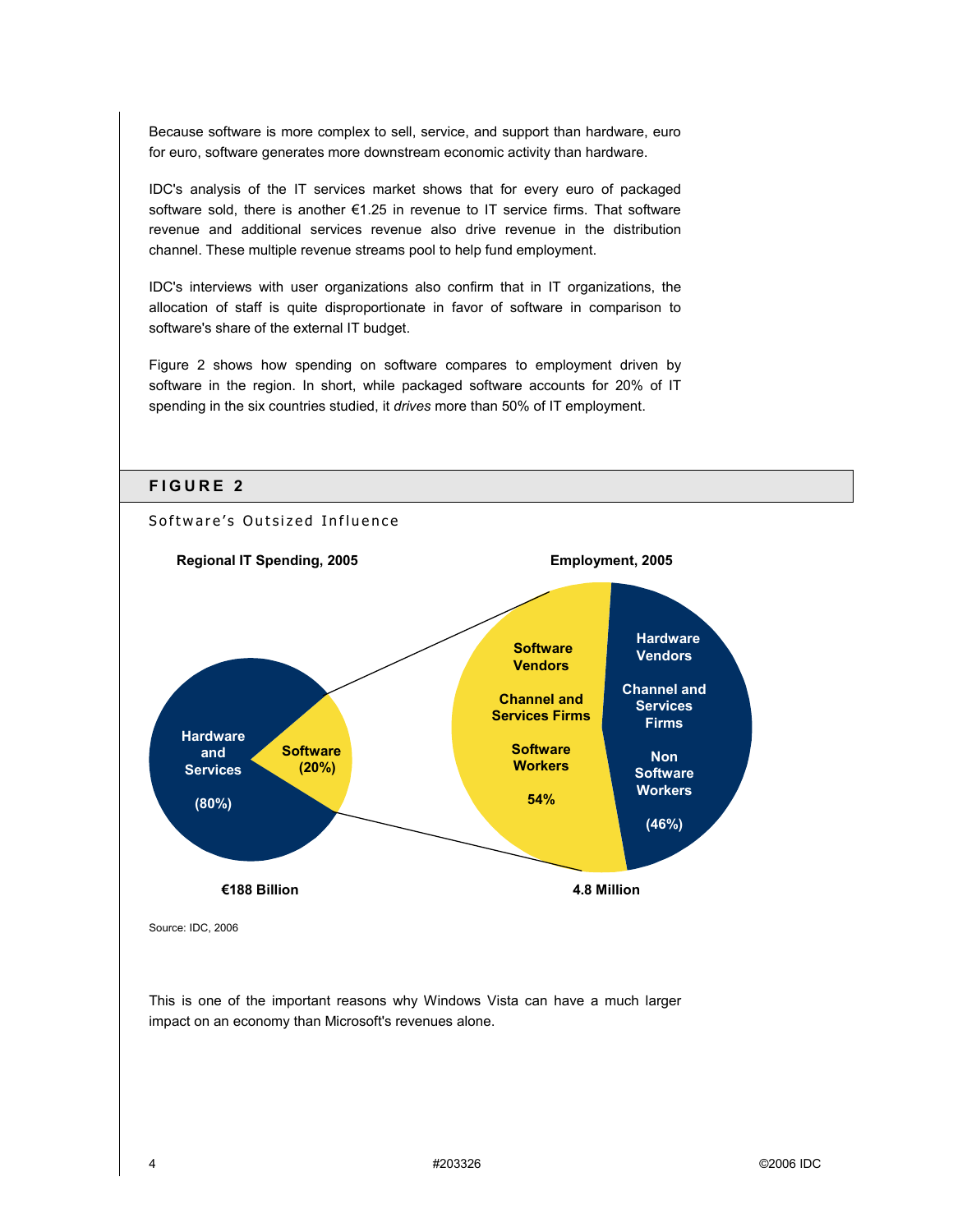## **The Regional IT Landscape**

The six-country region will show modest but healthy growth in IT spending between now and early 2007, when Windows Vista will be fully available, and good long-term prospects  $-$  about 6% a year in IT spending growth through 2010.

Because the six countries in this study represent almost 67% of IT spending by countries in the European Union economic zone, they are quite representative of Europe as a whole, and, for that matter, much of the developed world.

For the region, the overall forecast for 2007 looks like this:

- $\boxtimes$  IT spending,  $\epsilon$ 214 billion (\$267 billion)
- $□$  Packaged software spending, €42.8 billion (\$53.5 billion)
- □ IT employment, 5.2 million
- $\boxtimes$  Software-related IT employment, 2.8 million

This is the environment into which Windows Vista will be launched. Conditions are good for the investment required of user companies and Microsoft business partners in making the rapid transition from Windows XP or NT to Windows Vista predicted by IDC.

#### **The Impact of Windows Vista**

Applying the same methodology used to determine software-related employment, IDC has determined Windows Vista-related employment. As a subset of the software market, Windows Vista will drive a subset of employment. As an operating system, however, it will drive a larger share than the average application package or development tool would.<sup>3</sup>

Figure 3 shows how Windows Vista–related employment compares to total IT employment by category for the region studied. Within the region, more than 20% of IT employment will be Windows Vista related in its first 12 months of shipment. Windows Vista's influence will be even greater in 2008, when enterprise deployments hit full stride. In 2008, IDC predicts that 80% of Microsoft client operating systems shipped into enterprises will be Windows Vista.

<sup>&</sup>lt;sup>3</sup> The methodology entails examining 20 categories of IT spending and using IDC published research to estimate the percentage that will run on or support Windows Vista in 2007. This determines the subset of IT spending that is reliant on Windows Vista, which in turn is used to estimate Windows Vista IT employment.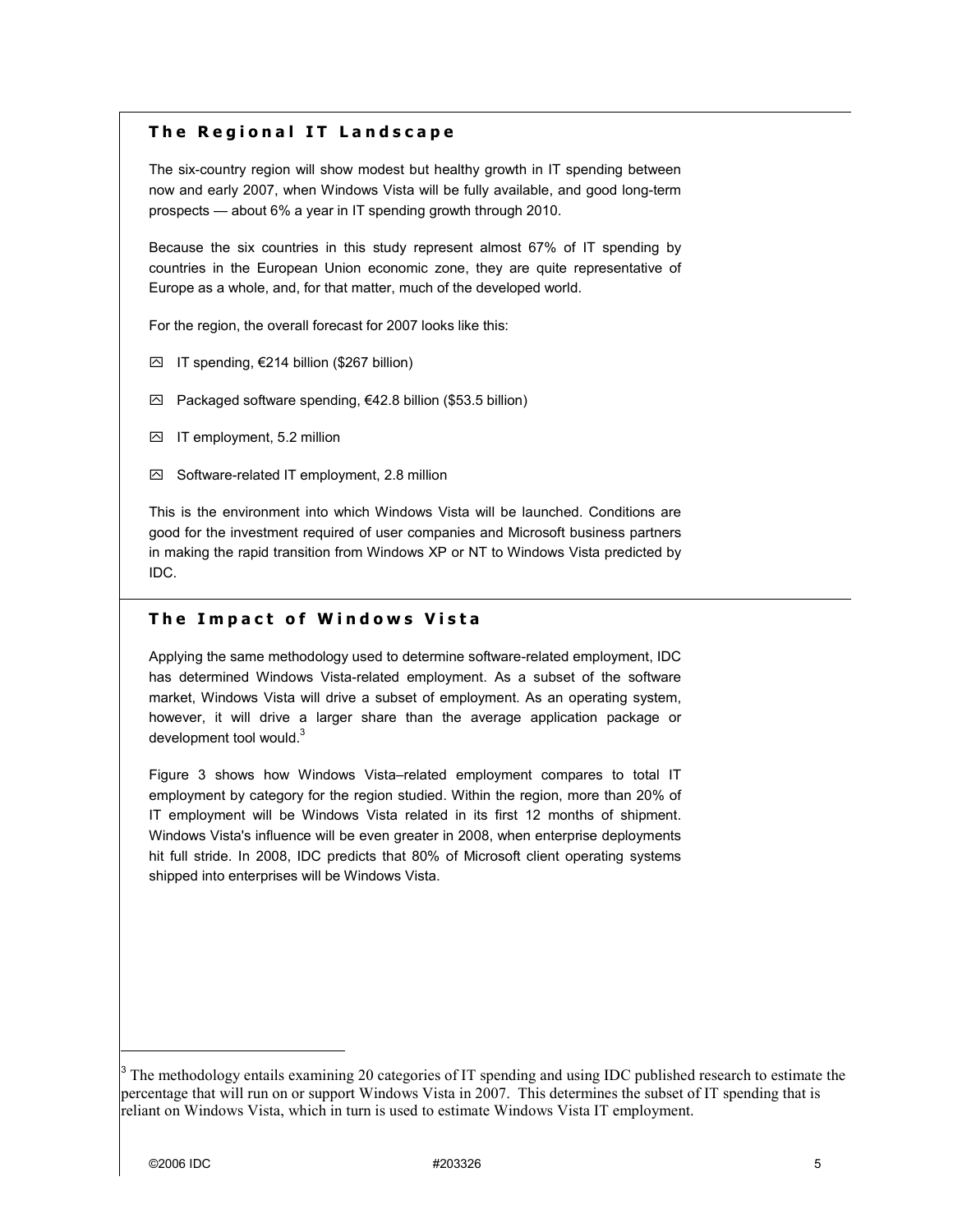

**□** Windows Vista-related

Note: Windows Vista-related employment in 2007 is expected to be 1.1 million, or 21% of total IT employment.

Source: IDC *Windows Vista Economic Impact Study*, 2006

Table 1 below shows total IT employment and Windows Vista-related employment by country. Within the group, Poland has the highest percentage of Windows Vistarelated employment. This is a function of the high percentage of overall hardware spending that is related to personal computers, which, in turn, drives up the importance of client operating systems.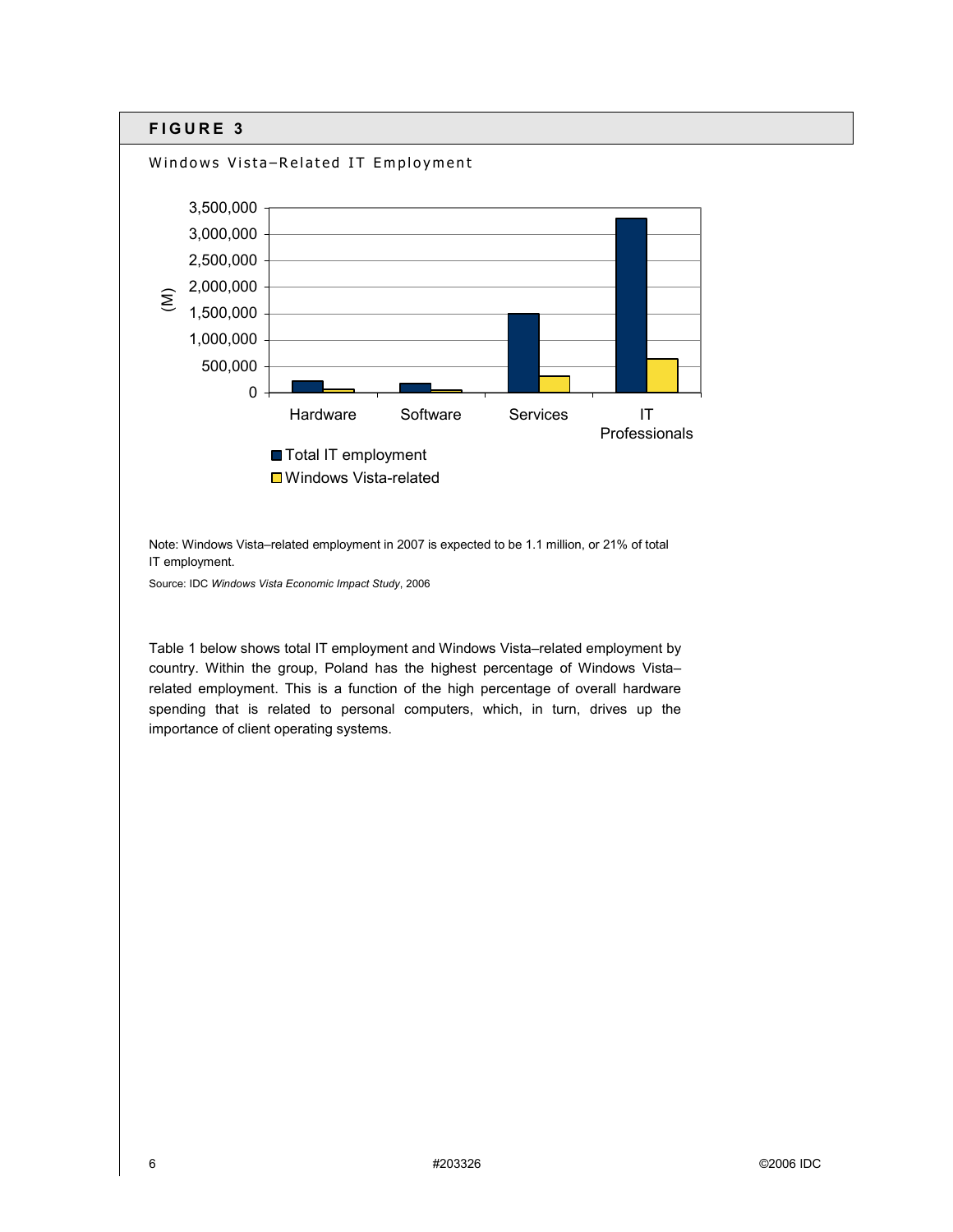#### **TABLE 1**

#### Windows Vista Impact on IT Employment in 2007

|                    | <b>Total IT Employees</b> | Windows Vista-Related<br>Employees* | Windows Vista (%) |
|--------------------|---------------------------|-------------------------------------|-------------------|
| <b>Denmark</b>     | 151,000                   | 27,000                              | 18                |
| France             | 1,250,000                 | 248,500                             | 20                |
| Germany            | 1,607,000                 | 320,000                             | 20                |
| Poland             | 274,500                   | 79,000                              | 29                |
| Spain              | 512,500                   | 114,500                             | 22                |
| United Kingdom     | 1,406,000                 | 281,500                             | 20                |
| <b>Total Group</b> | 5,201,000                 | 1,070,500                           | 21                |

\* Employees in companies that create, sell, distribute, or service hardware or software that runs on Microsoft client operating systems and IT employees at user organization that develop applications, service, or maintain such hardware or software.

Source: IDC, 2006

### **The Windows Vista Effect**

The methodology so far only depicts the total employment related to Windows Vista in 2007. But how does Windows Vista's economic impact compare to the impact of its predecessor client operating systems in 2006? Is there a significant net gain, or economic "bounce," from Windows Vista?

To determine whether there will be such a gain, IDC applied the same economic impact methodology it used on Windows Vista in 2007 to the other Windows client operating systems in 2006 to obtain a baseline of Windows client-related employment.

Figure 4 shows *net difference* between the economic impact of Windows Vista in 2007 and its predecessor client operating systems in 2006. Windows-related employment is expected to jump by 100,000 jobs.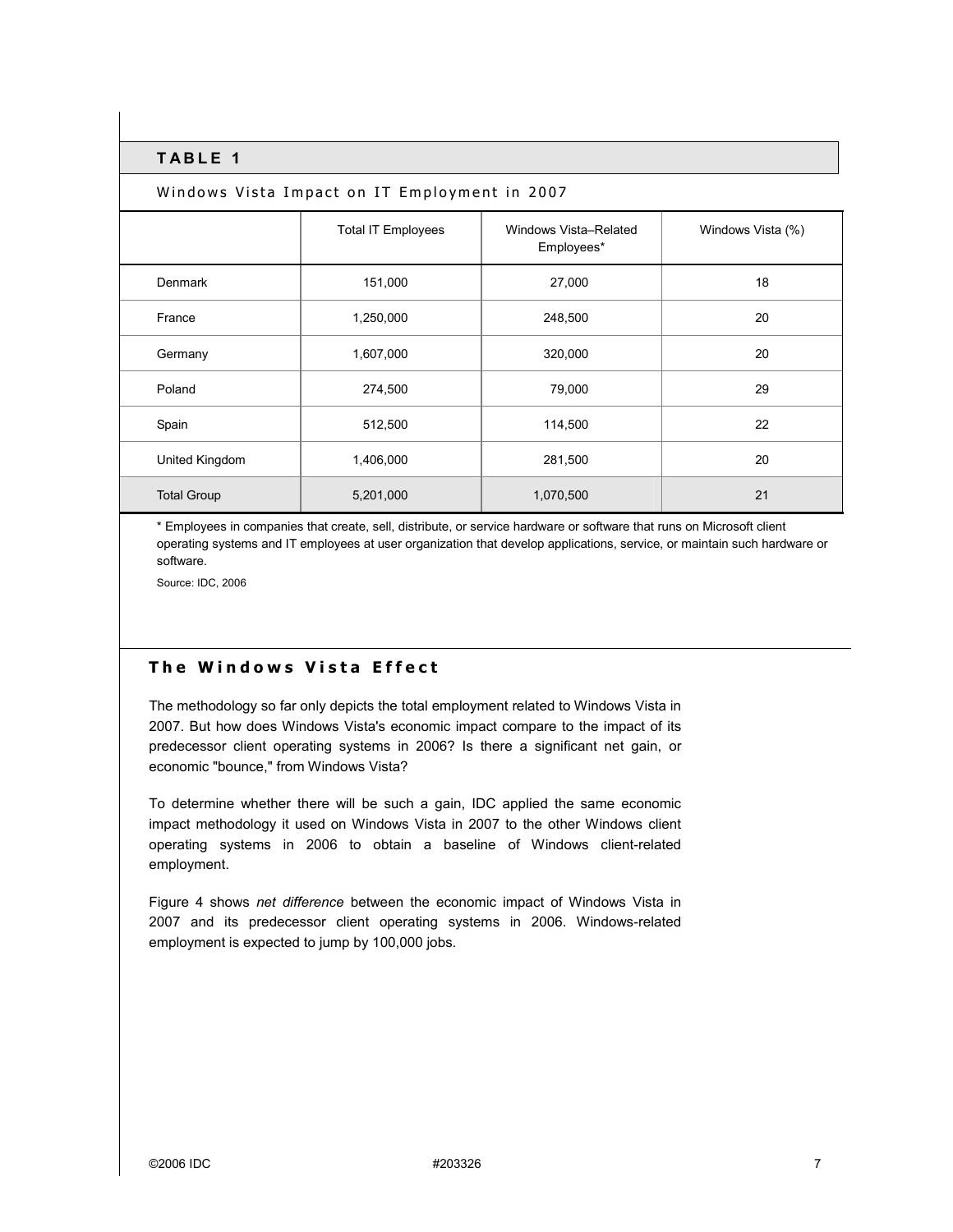

Note: Net Windows Vista-related gain in 2007 compared to 2006 baseline Source: IDC *Windows Vista Economic Impact Study*, 2006

While some of this gain would likely happen as a result of general market growth, between 2006 and 2007 Windows Vista's *share* of total IT employment is expected to go up. Based, however, on expected growth in overall IT employment, IDC believes that more than half of the gain in Windows-related employment will be specifically related to Windows Vista. It is growth that IDC believes would not occur were Windows Vista not in the market.

Windows Vista, then, will infuse significant new energy into the market in its first 12 months of shipment, driving important job growth and new industry revenues.

## **The Reach of the Microsoft Ecosystem**

While it is easy to think of Microsoft as simply the world's largest software company, it is more than that. It is an economic force that has a direct, positive impact on the countries in which it operates.

Microsoft partners and OEMs sell PCs and servers running Windows; software vendors write applications that run on Windows using Microsoft application development tools; retail outlets and resellers employ people to sell and distribute these products; and service firms install and manage Microsoft-based solutions, train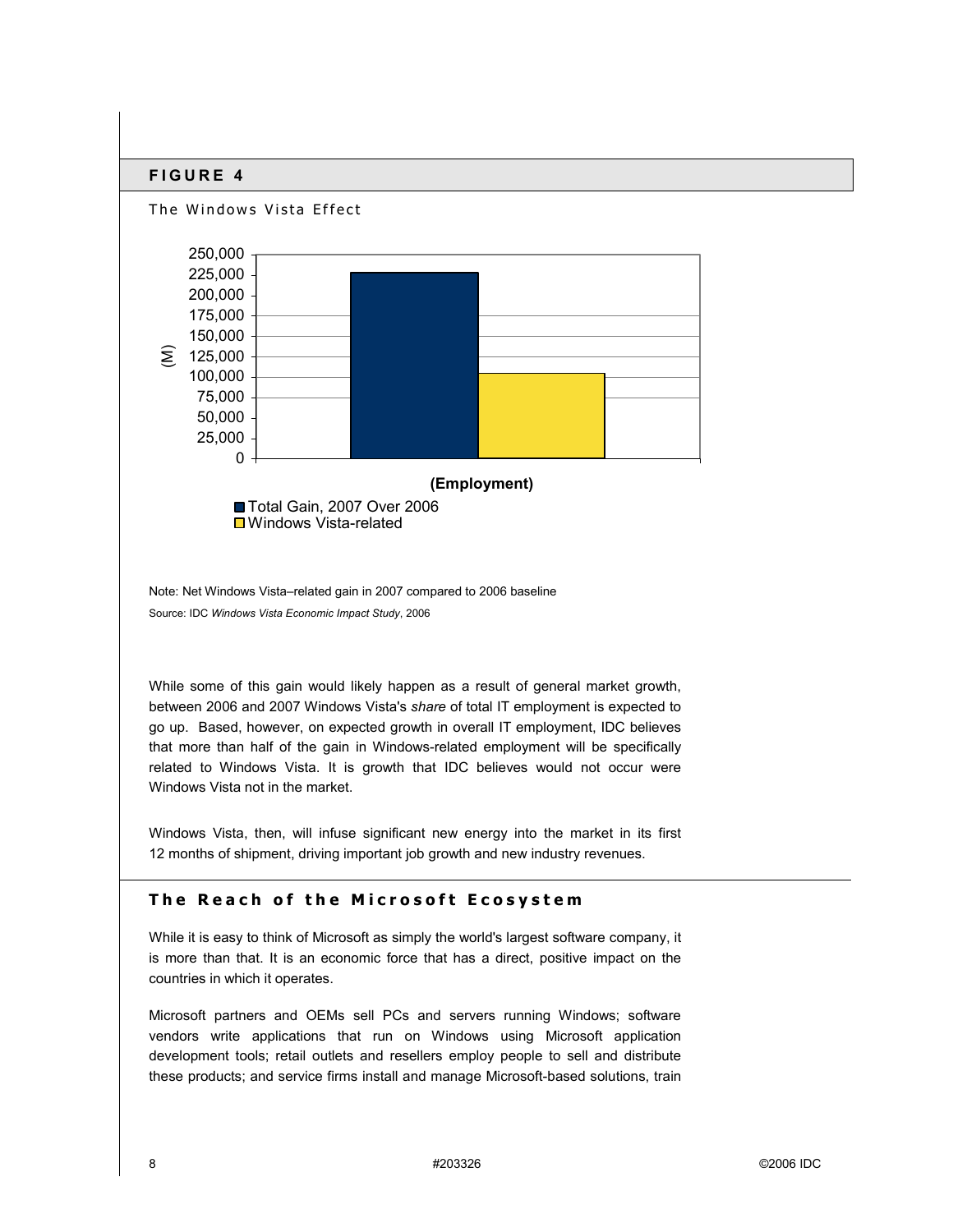consumers and businesses on Microsoft products, and service customers for their own applications.

If you add up all the spending on hardware and software that run on Microsoft operating systems as well as all the services around installing and maintaining Microsoft applications and solutions, you quickly come up with a number much bigger than Microsoft's revenues. It grows even *larger and more significant* when compared to the subset of Microsoft revenues for operating systems.

In the region, Microsoft ecosystem-related activity is expected to be more than 16 times Microsoft's expected Windows Vista revenues in 2007, or somewhat over €32 billion (\$40 billion). These are revenues of OEMs selling hardware running on Windows Vista, revenues for software packages (excluding Microsoft packages) running on Windows Vista, and services supporting Microsoft Windows Vista. Some of the hardware revenue, much of the software revenue, and most of the services revenue accrue to local companies.

Figure 5 shows the euro relationship between estimated Windows Vista revenues in the region and revenues on Windows Vista-enabled hardware, software, and services.<sup>4</sup> For every euro of Microsoft Windows Vista revenues in the region, other companies make €13.30.

### **FIGURE 5**



Windows Vista and the Local Economy

Note: For every euro of Microsoft Windows Vista revenue expected in 2007, IDC expects €13.31 to be generated in revenues by other companies in the Microsoft ecosystem.

Source: IDC *Windows Vista Economic Impact Study*, 2006

<sup>4</sup> Microsoft revenue from Microsoft applications, such as Microsoft Office, that run on Windows Vista are not included in the chart.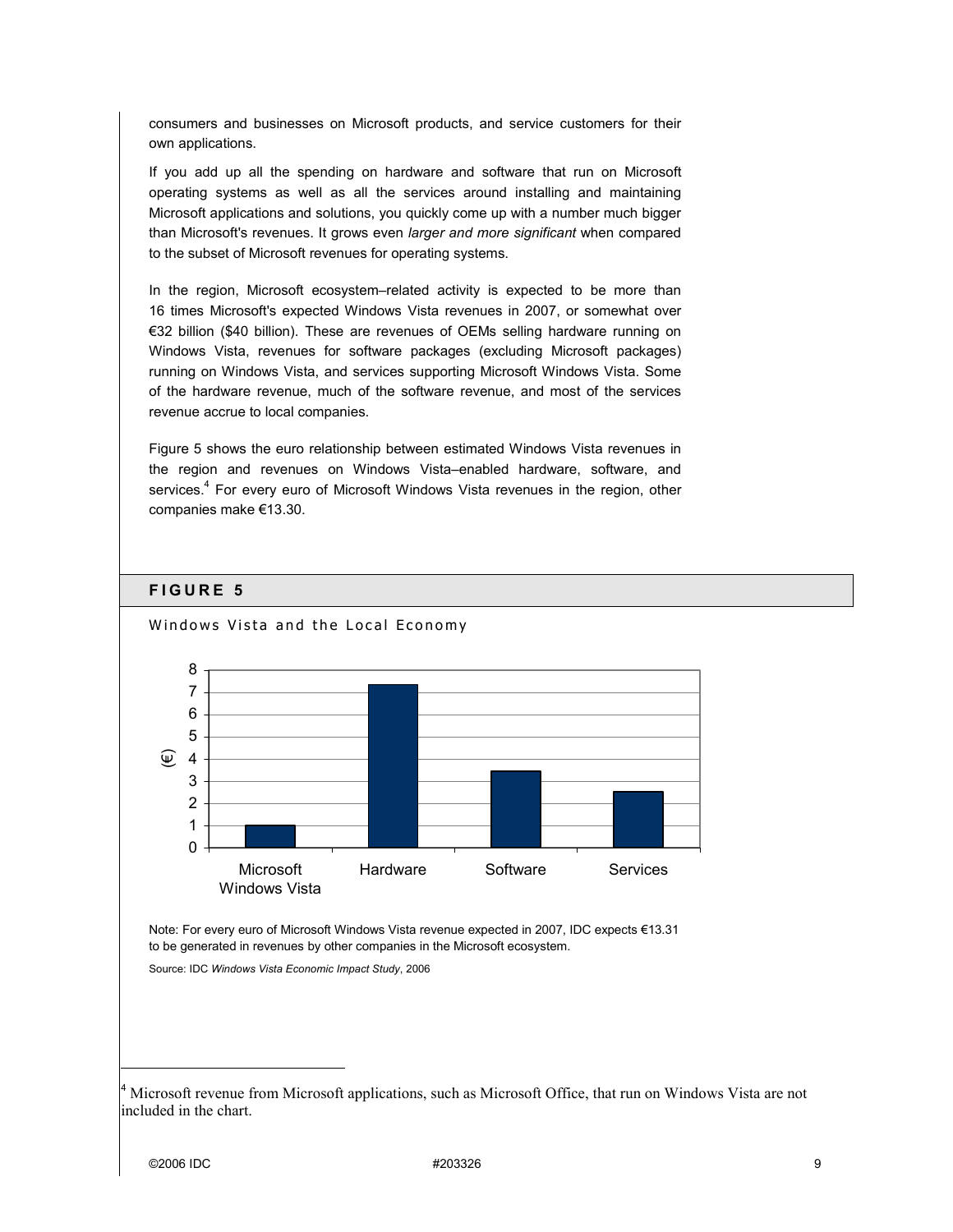Table 2 below breaks down the Windows Vista-related revenues compared to Microsoft's revenues from Windows Vista by country.

### **TABLE 2**

Euro of Windows Vista-Related IT Spending Per Euro of Windows Vista Revenue, 2007

|                | Total   | Hardware | Software | Services |
|----------------|---------|----------|----------|----------|
| Poland         | € 12.17 | € 8.99   | € 1.17   | € 2.01   |
| Denmark        | € 14.16 | € 6.77   | € 3.86   | € 3.52   |
| France         | € 12.64 | € 7.36   | € 2.78   | € 2.49   |
| Germany        | € 14.72 | €7.23    | €4.86    | € 2.63   |
| Spain          | € 10.70 | € 7.37   | € 1.57   | € 1.76   |
| United Kingdom | € 13.63 | € 7.24   | € 3.64   | € 2.74   |
| Group Total    | € 13.31 | € 7.35   | € 3.43   | € 2.53   |

Source: IDC, 2006

Within the group there are some minor differences. Poland's high share of hardware spending on PCs helps drive up its hardware ratio; Spain's smaller software market compared to total IT spending shows up in its software ratio; and Denmark's strong services sector  $-$  50% of total IT spending  $-$  shows up in its services ratio.

But the overall trend is clear. Across a diversified set of countries, Windows Vista will still drive many more euro for other companies than for Microsoft.

## **The Microsoft Partner Community**

Within the Microsoft ecosystem is a subset of vendors that are recruited and supported by Microsoft as OEMs and registered partners. Depending on the level of business and commitment to Microsoft products, there are different tiers of partners.

Microsoft partners are a diverse group of companies, running the gamut from large international vendors, like major PC manufacturers, to very small national resellers and software entrepreneurs. (In fact, IDC estimates that within the European Union economic zone, 70% of IT employees work in companies of 500 employees or less.) In aggregate, Microsoft partners account for most of Microsoft's revenues and a good portion of Microsoft-*related* revenues.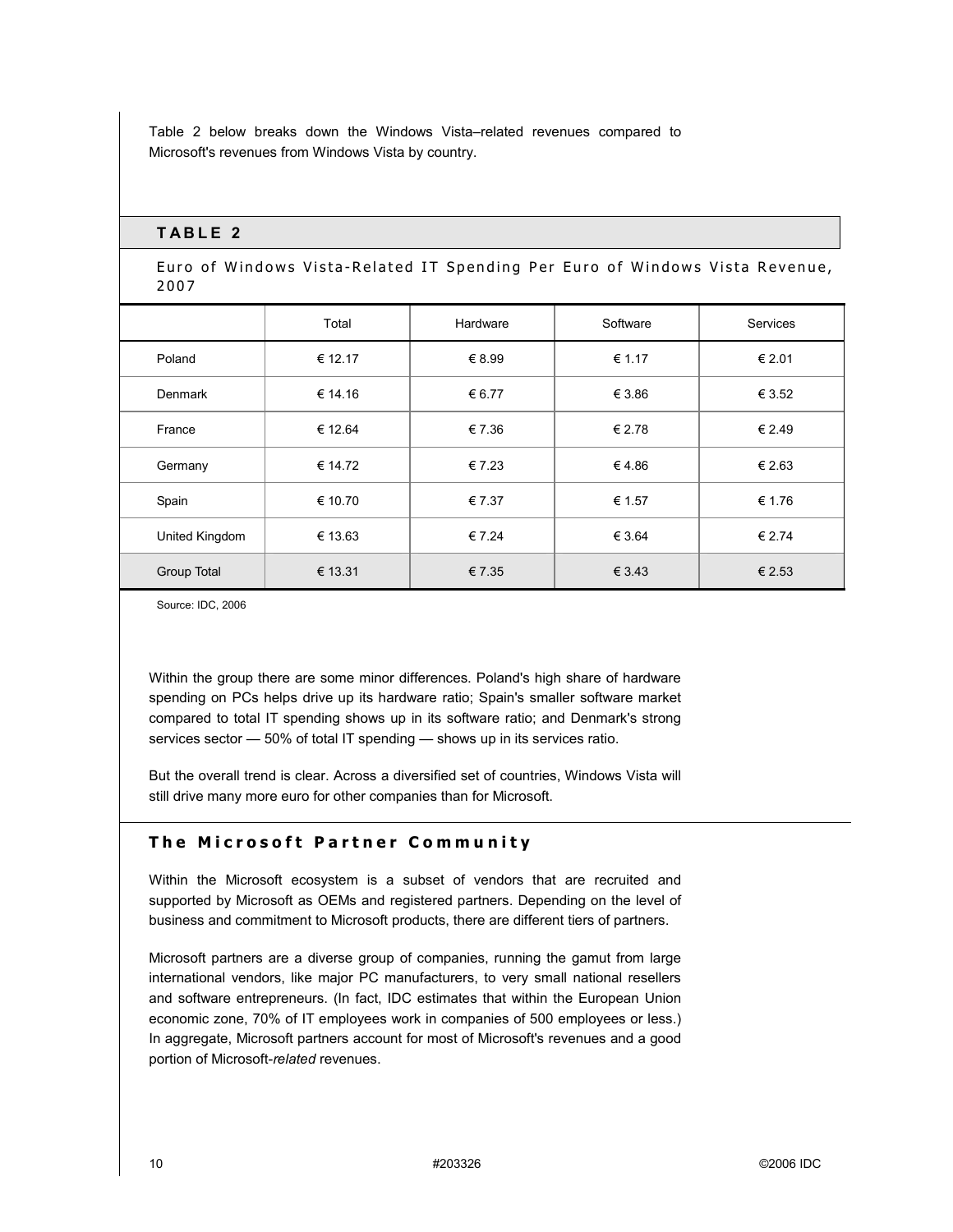Because these companies often have a specialty in the Microsoft product line and invest in additional training and certification, they tend to get more out of their investment in Microsoft software than non-affiliated members of the general ecosystem.

With the Windows Vista launch, those partners and OEMs will drive their own revenues by:

- Reselling Windows Vista
- $\boxtimes$  Reselling other Microsoft software that runs on Windows Vista
- $\boxdot$  Selling their own software
- $\boxtimes$  Selling services on the Microsoft software
- $\boxtimes$  Selling services on their own software and that of others that run on Windows Vista
- $\boxtimes$  Reselling partner-developed software that runs on Windows Vista
- $\boxtimes$  Selling or reselling hardware that runs Windows Vista

Figure 6 shows the various permutations by which Microsoft partners, excluding OEM PC suppliers, will drive revenue off Windows Vista in the region, with proportions to scale. $^5\,$ 

Note that in Figure 6, Microsoft's Windows Vista revenues are depicted by the leftmost column. All other columns depict: partner revenues from selling their own software that runs on Windows Vista (the second column); partner revenues from servicing either their own software or Microsoft software, including applications that run on Windows Vista and Windows Vista itself (the third column); partner revenues from distributing such software and services (the fourth column).

All told, Microsoft partners are expected to make  $\epsilon$ 2.50 more per euro of Microsoft Windows Vista revenue than the general ecosystem.

These ratios show why Microsoft partners have an incentive to invest in Windows Vista, and many have been hard at work learning the new operating system, writing applications for it, and preparing services around it. Based on standard software and services industry ratios for spending on product development, marketing, and training, Microsoft partners should be investing over  $\epsilon$ 4.8 billion (\$6 billion) between now and the end of 2007 readying their products and services around Windows Vista and then rolling them out.

<sup>&</sup>lt;sup>5</sup> The revenue allocations are based on IDC data on Microsoft partners studied using surveys conducted several times a year, most recently refreshed in the spring of 2006. The sample used for the allocations included 300 partners offering solutions running on Microsoft client operating systems.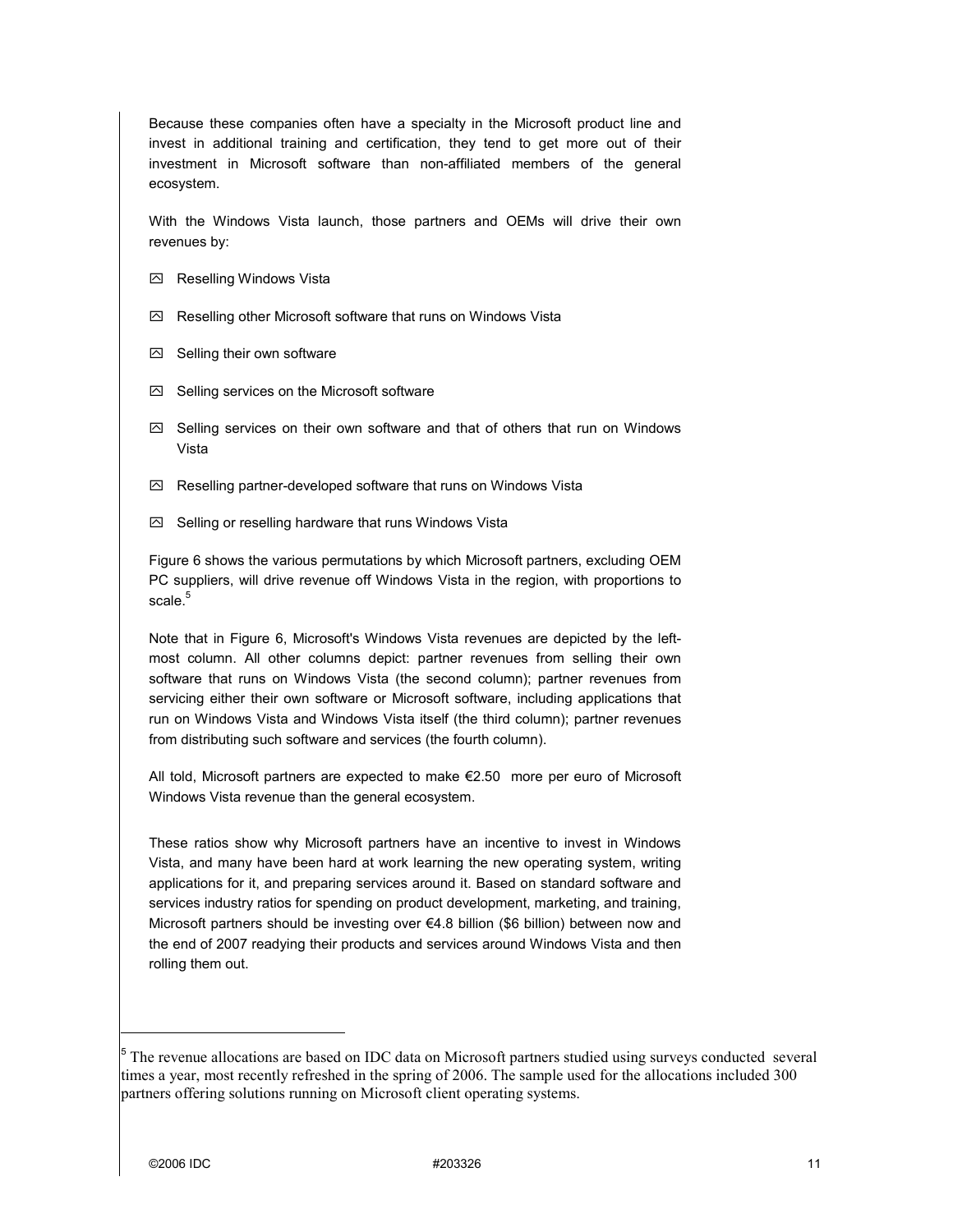

Note: \*Licenses sold through partners.

Source: IDC *Windows Vista Economic Impact Study*, 2006

IDC research supports the idea that the more partners invest in Windows Vista, the more that investment will pay off. In a worldwide study last year of companies with the highest level of certification in Microsoft operating systems, IDC found that in 14 key performance indicators, partners with the highest certification levels had better results than companies without that certification in almost every category. This top echelon had revenue growth, deal growth, and customer growth twice that of the other baseline companies. Sales cycles and delivery cycles were a third faster. Daily billing rates and capacity utilization were 10% higher.

Windows Vista is not just a product of Microsoft. In the market place, it will be a constellation of solutions and services delivered by an entire ecosystem.

What's more, this ecosystem is rooted, for the most part, within each country's market. Within the six-country region IDC estimates that there are over 150,000 companies in the Microsoft ecosystem; within the European Union economic zone, there are over 300,000. These are companies driving revenues and employment city by city, country by country.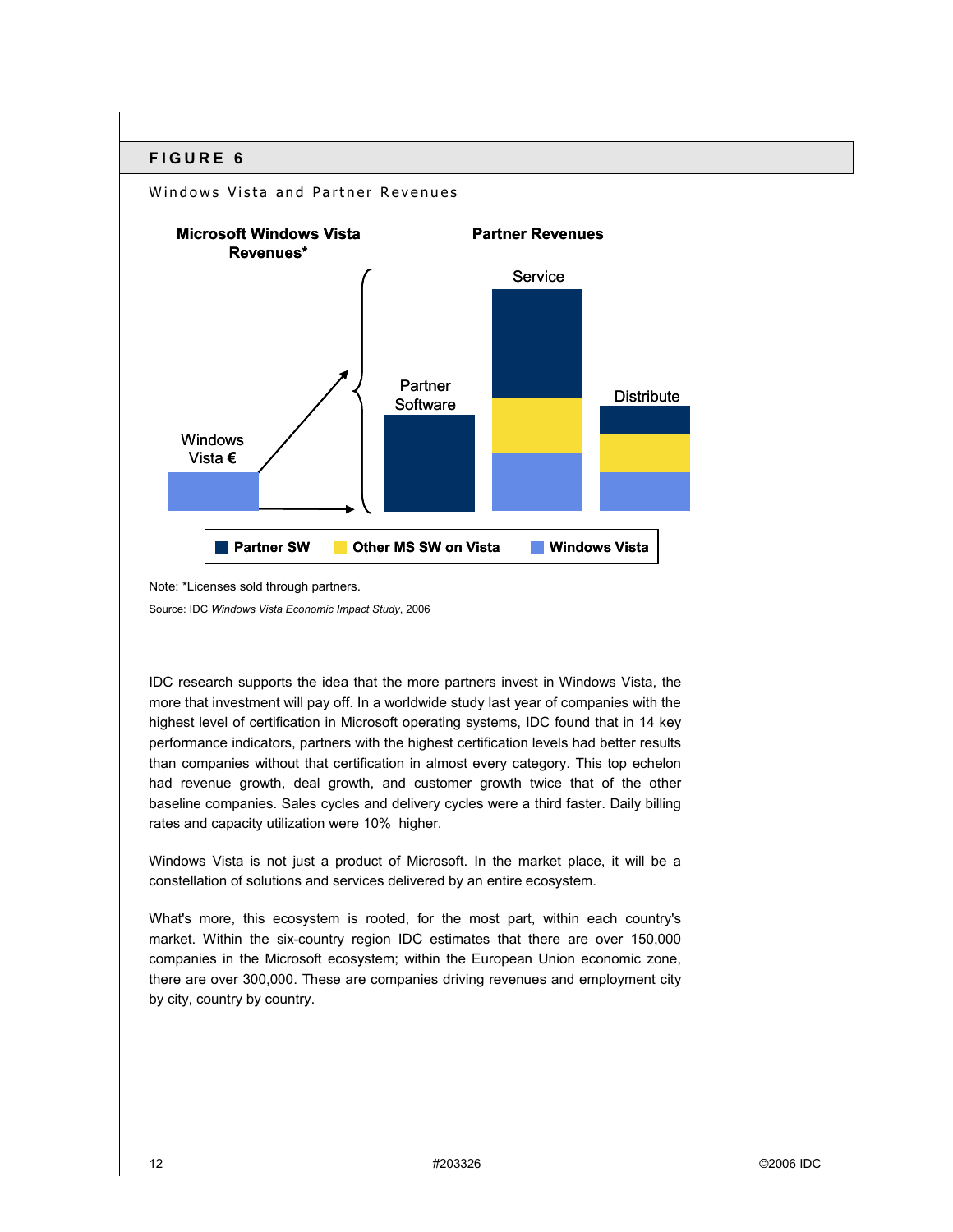## **SUMMARY AND OUTLOOK**

The IDC research shows that the launch of Windows Vista will precipitate cascading economic benefits, from increased employment in the region and increased taxes to a stronger economic base for those 150,000+ local firms that will be selling and servicing products that run on Windows Vista. At least a million IT professionals and industry employees in the region will be working with Windows Vista in 2007.

These direct benefits  $-$  100,000 *new* jobs  $-$  will help the local economies grow, improve the labor force, and support the formation of new companies. The indirect benefits of using newer software will help boost productivity, increase competitiveness, and support local innovation.

While the region studied is just one part of a heterogeneous global market, it is also a leading indicator of global trends in the IT sector. General conclusions about the region would apply to much of the rest of the world. Windows Vista will be an important launch for Microsoft, but it will be an even more important launch for a much larger and more extensive community around the world.

## **Definitions and Methodology**

#### **Economic Impact**

**IT Spending —** Spending by consumers, businesses, governments, or educational institutions on information technology, including hardware, software, services, and data networking, as measured in the IDC's *Worldwide IT Spending Trends* reports (The Worldwide Black Book). This spending *excludes* all telecommunications revenues and some smaller emerging technology areas, such as videogames (although PC gaming software *is* included).

**IT Employment** — The number of people employed (full-time equivalent) in hardware, software, services, or channel firms and those managing IT resources in an IT-using organization (e.g., programmers, help desk, IT managers). The definition *excludes* employment in occupations in IT-related industries, such as Web graphics design, venture capital, trade magazine publishing, etc.

Headcounts by category were first modeled based on estimated IT revenue per employee for hardware, software, or services companies based on standard ratios, and by levels of spending per employee by technology type for channels employees and IT professionals. Over time, these headcounts have been validated with local country governments and other sources, although they often vary from these sources as a result of definitional differences.

In its forecasts, IDC was conservative in how much growth in IT spending would result in IT employment  $-$  in general, if IT spending were to grow 10%, IT employment would grow something less than that. This varied by category.

**Channel revenues –** Within calculations of employment, IDC used a figure for channel revenues to drive estimates of employment. In this case, channel revenues were equated to 100% of IT spending. Most of that goes back to the hardware, software and IT services suppliers, but it is that revenue that funds employment.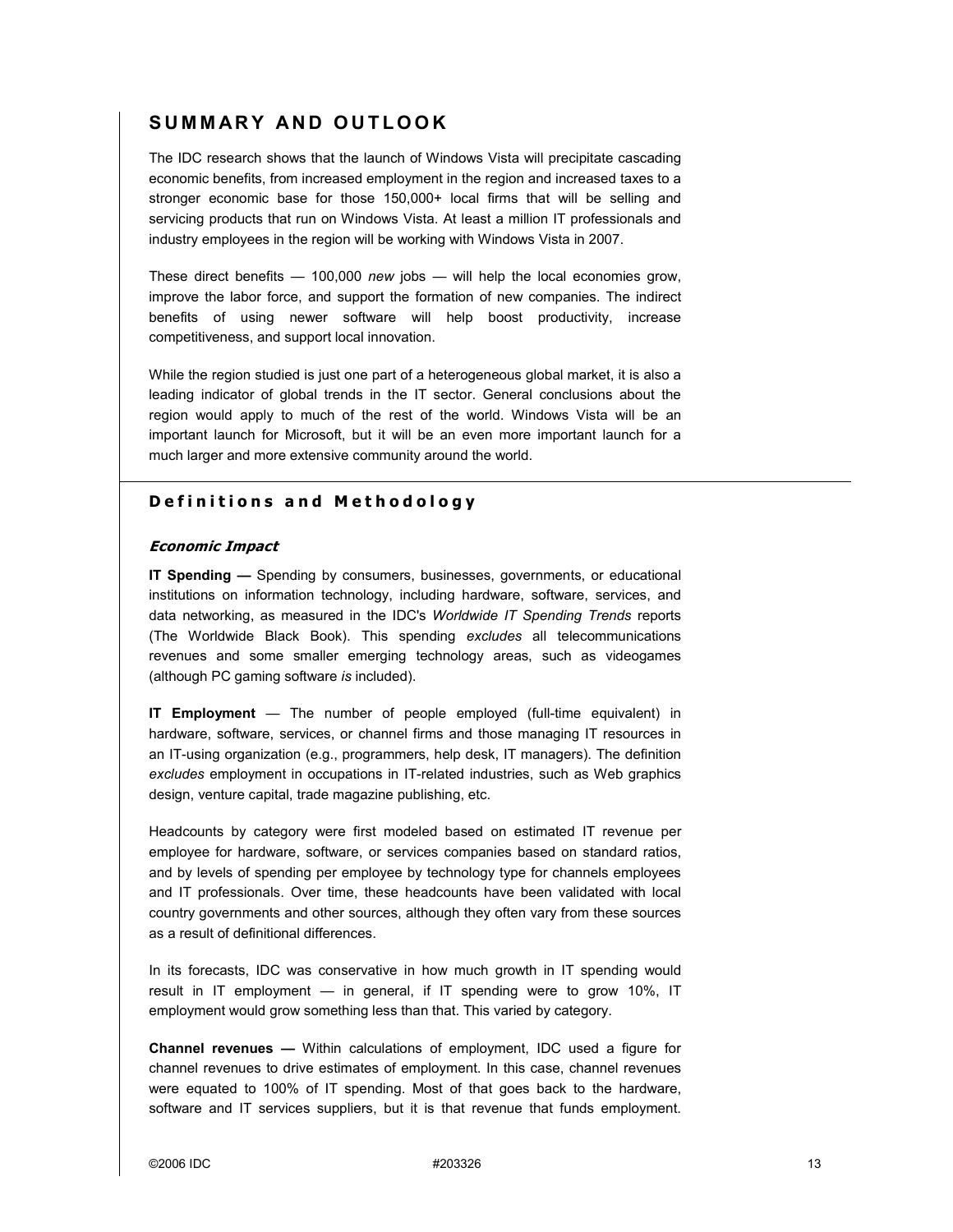Within its tracking of IT *spending*, IDC looks only at channel mark-up, which is the difference between IT spending and vendor revenues.

Figure 7 illustrates the methodological flow of the study.



#### **Software-Related Revenues and Employment**

This is the percentage of spending or employment that can be associated with creating, installing, servicing, or distributing software. It was developed by first analyzing 13 service categories and using IDC research to determine the percentage of that activity devoted to software (e.g., what percentage of IS outsourcing is outsourcing software management and what percentage is related to managing hardware.) This led to a ratio of software spending to services spending. For the purposes of allocating employment, internal IT departments were assumed to resemble external service organizations and headcount is allocated accordingly. The allocation of channels activity to software is the midpoint between the percentage of software spending to the total of software and hardware spending and the percentage of IT services that is software related.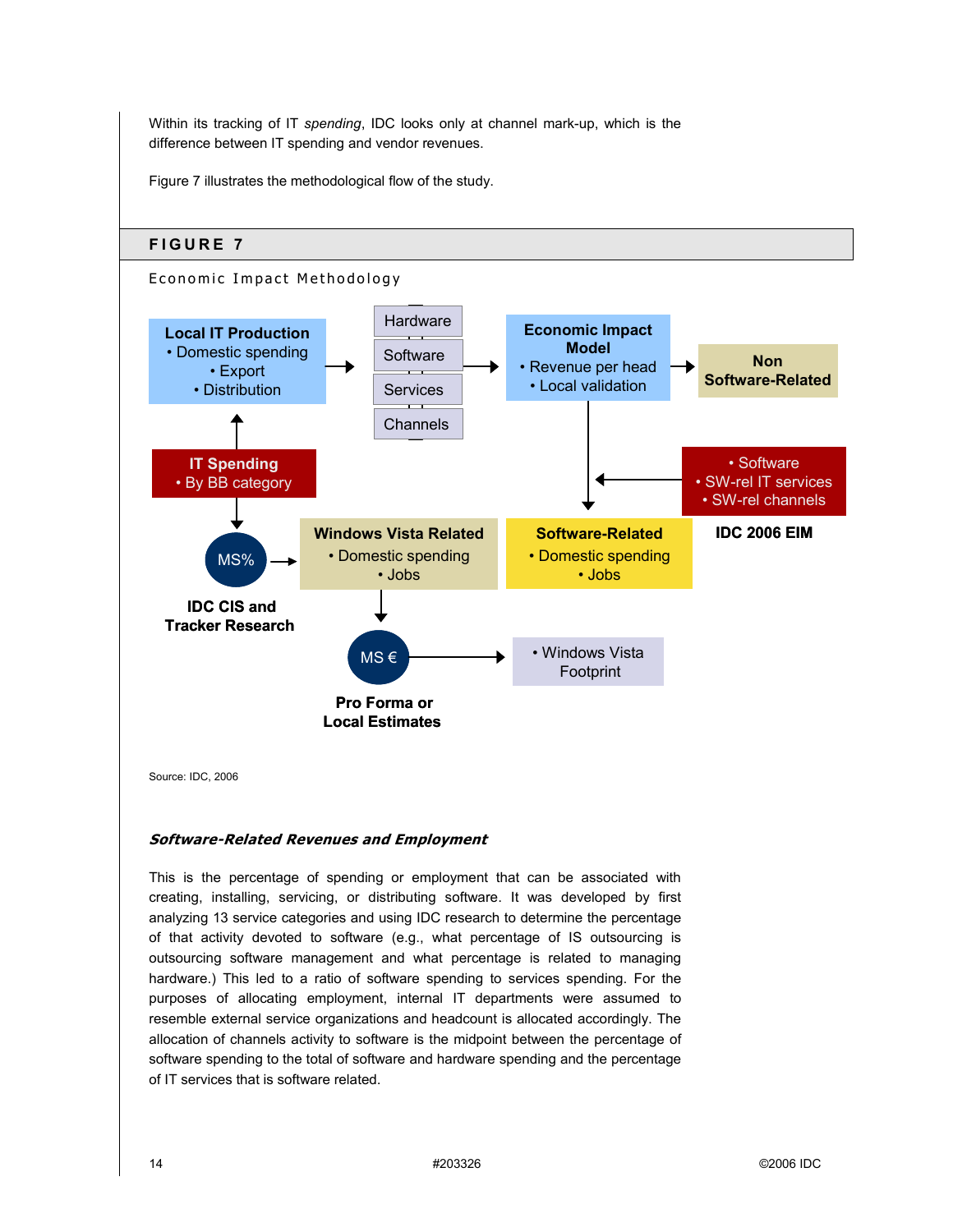#### **Windows Vista-Related Economic Impact**

Windows Vista-related employment was derived using country-level estimates of the percentage of IT spending in 2007 by IT category for products running on Windows Vista or for services supporting Windows Vista.

- $\boxtimes$  For hardware we counted newly shipped PCs that we expected to run on Windows Vista in 2007 based on IDC forecasts for Windows Vista adoption.
- $\boxtimes$  For software we counted all software that we expected to be shipped that would run on Windows Vista, including Microsoft software. We started with data from the IDC Software Forecaster on revenues by software category (e.g., development tools, CRM software, collaboration tools) by operating system and adjusted this based on local country research on client software.
- $\boxtimes$  For services we counted all services related to the design, deployment, management, support, and training for Windows Vista. We excluded maintenance and support on hardware running Windows Vista under the assumption that maintenance was more likely to be related to equipment failures.
- $\boxtimes$  For Windows Vista–related IT professionals we used the general ratio of services to come up with estimates of headcount percentages in user organizations.

To determine the amount of Windows Vista–related IT spending per euro of Windows Vista revenue, we took the Windows Vista–related spending percentages developed above and compared them to estimates of Microsoft Windows Vista revenue in each country. In the final calculation, we subtracted Microsoft Windows Vista revenues and Microsoft revenues from its own software (e.g., Office 2007) that would run on Windows Vista from the total to come up with the total Windows Vista-related spending that wasn't revenue to Microsoft.

#### **Comparison with Baseline Year (2006)**

To develop a baseline Microsoft Windows Vista footprint, we used the 2007 footprint model and plugged in IT spending values and Microsoft client operating system revenue values for 2006. We then adjusted the output for the fact that there will still be some Windows XP/NT/2000 shipments in 2007.

To understand the Windows Vista *"effect,"* we used overall IT employment growth from 2006 to 2007 to adjust the Windows OS employment figure for 2006 to an estimate of Windows OS employment in 2007. The difference between that and the actual derived Windows Vista employment for 2007 constituted the impact Windows Vista would have on employment above and beyond normal market growth.

#### **Partner Revenue Categories**

The figure was based on a data base of information on Microsoft partners maintained by IDC and updated using surveys several times a year. The sample used for this calculation was 300 firms that were Microsoft partners that specifically developed solutions based on Windows client operating systems - product-oriented partners, service-oriented partners, and value-added resellers platform solution providers. The